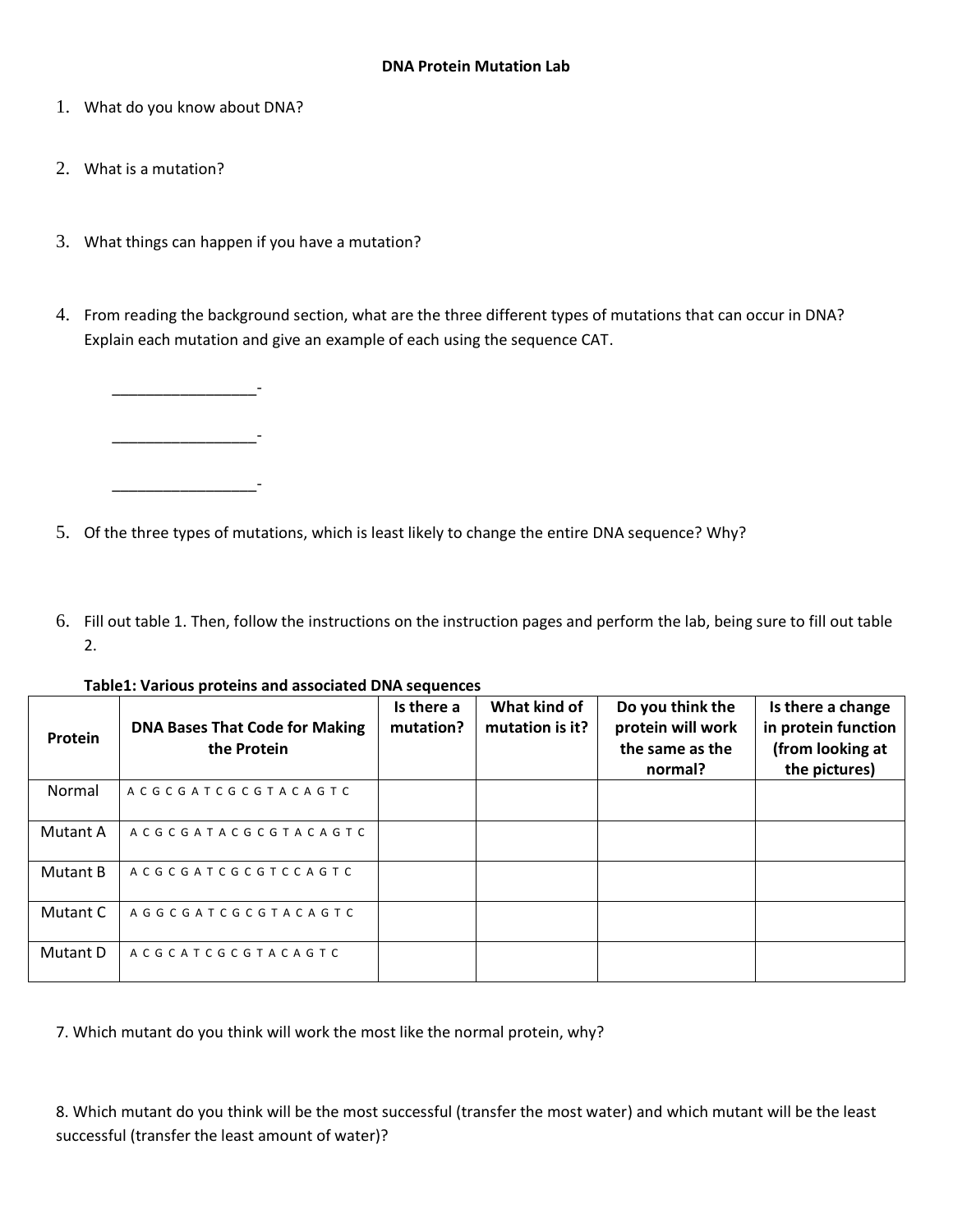### **Table 2: the effects of Mutations on Protein Function**

| Amount of water  | Normal Protein | Mutant A | Mutant B | Mutant C | Mutant D |
|------------------|----------------|----------|----------|----------|----------|
| transferred (mL) |                |          |          |          |          |
|                  |                |          |          |          |          |
| Trial 1          |                |          |          |          |          |
|                  |                |          |          |          |          |
| Trial 2          |                |          |          |          |          |
|                  |                |          |          |          |          |
| Average          |                |          |          |          |          |
|                  |                |          |          |          |          |

#### **Analysis questions:**

- 1. Did all of the mutations result in different proteins being made?
- 2. Explain which mutation would you rather have if you:
	- a. Lived in water, why?
	- b. Lived in a very hot place, why?

#### **Conclusion questions:**

- 1. What did you learn about the relationship between DNA, mutations and changes in protein structure and function?
- 2. The function of this protein is to transport water; the more transported, the better. Compare the function of each mutant protein with the normal protein. Which proteins were better? Which were worse? Why?
- 3. In your cell cycle lab, you saw how cells divide. What might be the results of a mutation in the gene that regulates the rate (speed) in which cells divide.
- 4. A mutation in a single gene may cause a major change in the body of a fruit fly, such as an extra pair of legs or wings. Mutations can occur when an organism is still developing, or when they reach adulthood. When might mutations have the biggest effect on an organism?
- 5. Mutations can end up having three outcomes. Looking back at the lab, what are these three outcomes?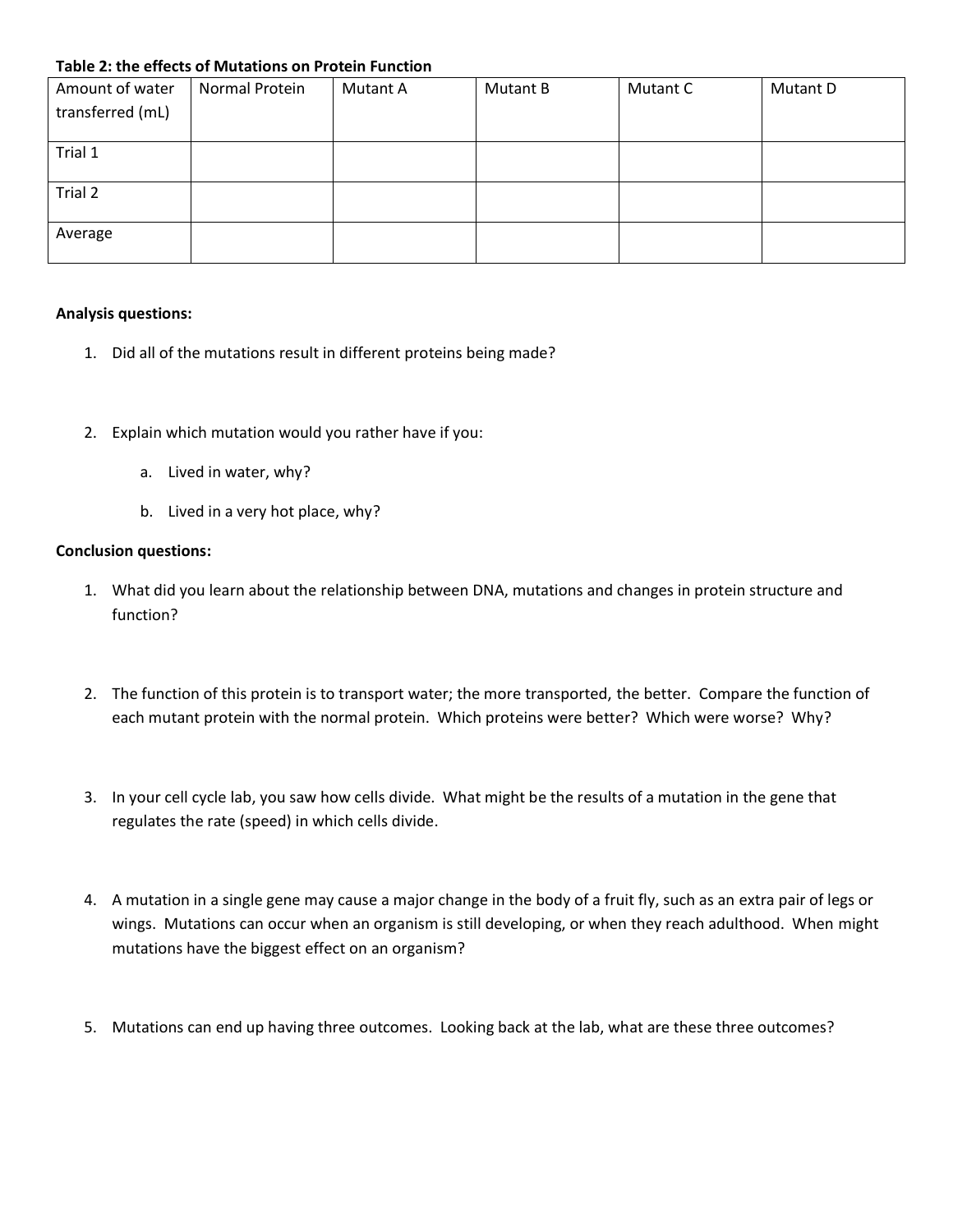### **Background**

**DNA (deoxyribonucleic acid)** is a long molecule made up of chemical building blocks called **nucleotides**. Nucleotides consist of a sugar molecule, a phosphate molecule and a nitrogenous base. Nucleotides in DNA can contain one of four different bases: adenine (A), thymine (T), cytosine (C), or guanine (G). Different combinations of these four bases make each organism's DNA unique.

A segment of DNA is called a **gene**. Genes may be composed of thousands of bases in order to contain the information needed to make *one protein*. The DNA within a gene provides the instructions that ribosomes use when assembling a protein. **Proteins** are large molecules that carry out almost all cell functions. Proteins are built by ribosomes piece-by-piece. We call the pieces (or building blocks) that make up one protein, **amino acids**. Because DNA directs the composition of proteins, changes in DNA can have effects on proteins that are made. **Mutations** are changes in the nucleotide sequence of DNA. **Substitution** mutations occur when a single [nucleotide](http://www.biology-online.org/dictionary/Nucleotide) is exchanged for a different nucleotide. **Insertion** mutations occur when a nucleotide is added into the original sequence. **Deletion** mutations occur when a nucleotide is removed from the original sequence. The order of the bases is very important. In the cell, ribosomes read the bases in order and put together proteins that perform various jobs. If the bases are not in the correct order (caused by a mutation) then the protein may be altered. **Changes in a DNA sequence may alter the way that ribosomes read the DNA strand, and therefore change the order of amino acids (and ultimately the construction of the protein)**.

### **Lab Instructions:**

- 1. One student will model the protein and the other student will count number of water transfers, making sure that the student transferring the water stops after 20 times and that the student does not change the structure of the protein or spill water outside of the containers.
- 2. Place the model normal protein in the container with water. Using the protein model, the student will continuously transfer water from the container with water to the other container for 20 times. Be sure not to change the structure of the protein or to spill water outside the containers.
- 3. Measure the amount of water transferred by pouring the water from the second container into a graduated cylinder.
- 4. **Record:** Write the volume of water transferred by the normal protein in the table next to "Trial 1."
- 5. Pour the water back into the first container. Add additional water if water level has significantly decreased and wipe up excess water spilled if needed.
- 6. Repeat the experiment two more times for the normal protein.
- 7. **Record:** Write the volume transferred in Trial 2 and Trial 3
- 8. **Calculate:** Find the average of the volume transferred.
- 9. Now, repeat the experiment in the same way for mutant proteins A, B and D.
- 10. **Record**: Write your results for each mutant protein.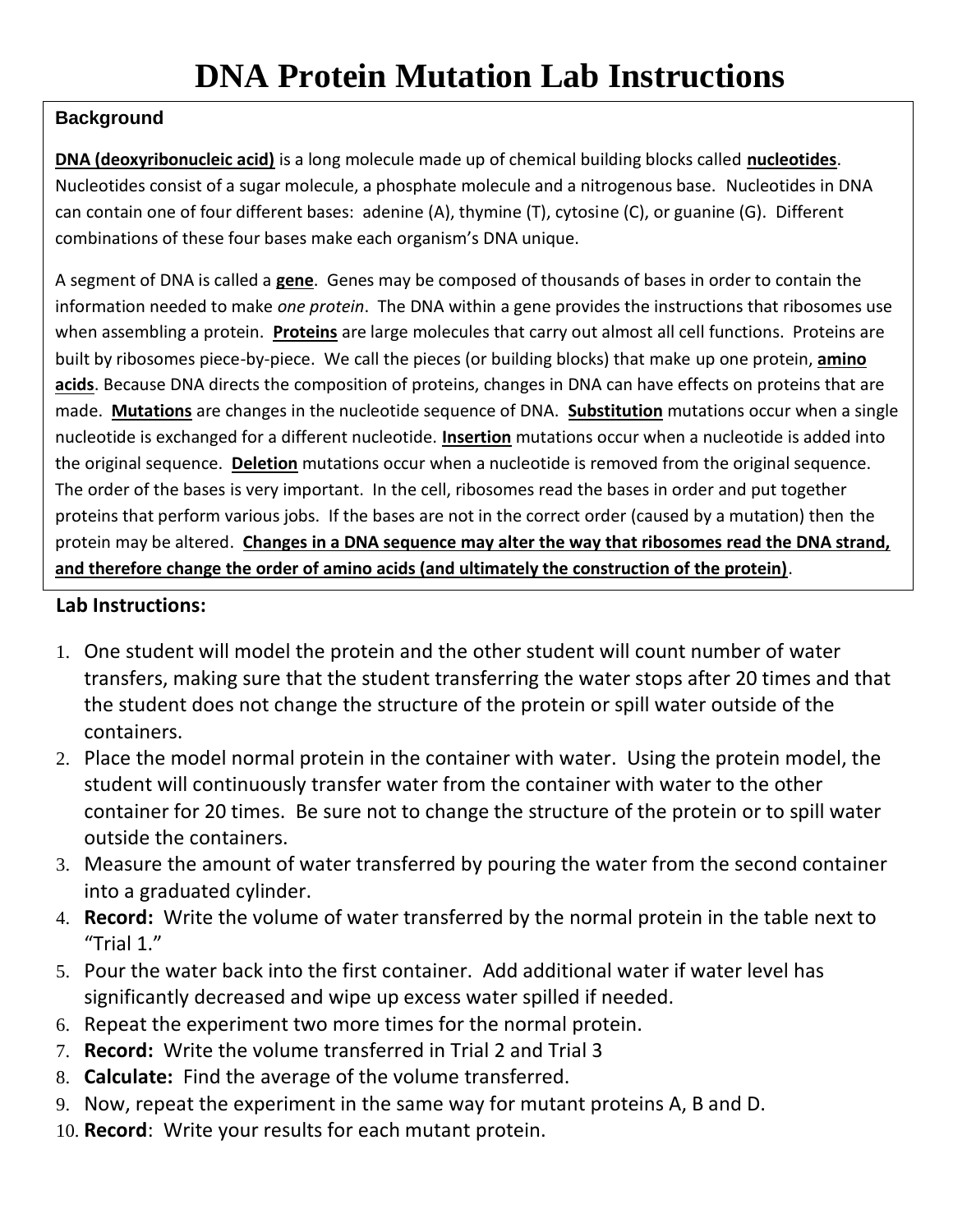## **Table B: Modeling Water Transportation Protein**

| Protein         | <b>Type of DNA Mutation</b><br>(Insertion/Deletion/Substitution) | <b>Instructions</b>                                                                                                                                                                                                                                                                                    | Image |
|-----------------|------------------------------------------------------------------|--------------------------------------------------------------------------------------------------------------------------------------------------------------------------------------------------------------------------------------------------------------------------------------------------------|-------|
| <b>Normal</b>   | <b>None</b>                                                      | Use your non-writing hand, and lay it flat on the table<br>with your palm up. Place all of your fingers together<br>and your thumb against your hand. DO NOT CUP<br>YOUR HAND!                                                                                                                         |       |
| <b>Mutant A</b> |                                                                  | Use you non-writing hand and lay it flat on the table<br>with the palm up. Place a marble between each of<br>your fingers and between your thumb and your hand.<br>Do not cup your hand! If the marbles fall out of your<br>hand you must stop, and put them back while the<br>timer continues to run. |       |
| <b>Mutant B</b> |                                                                  | Use your non-writing hand and lay it flat on the table<br>with the palm up. Place all your fingers together. Put<br>a RUBBER BAND around your hand. DO NOT CUP<br>YOUR HAND!                                                                                                                           |       |
| <b>Mutant C</b> |                                                                  | Use your non-writing hand and lay it flat on the table<br>with the palm up. Place all of your fingers together<br>and your thumb against your hand. DO NOT CUP<br>YOUR HAND!                                                                                                                           |       |
| <b>Mutant D</b> |                                                                  | Use your non-writing hand and lay it flat on the table<br>with the palm up. Put a weigh dish in your palm and<br>cup your hand around it to hold the weigh dish in<br>place.                                                                                                                           |       |